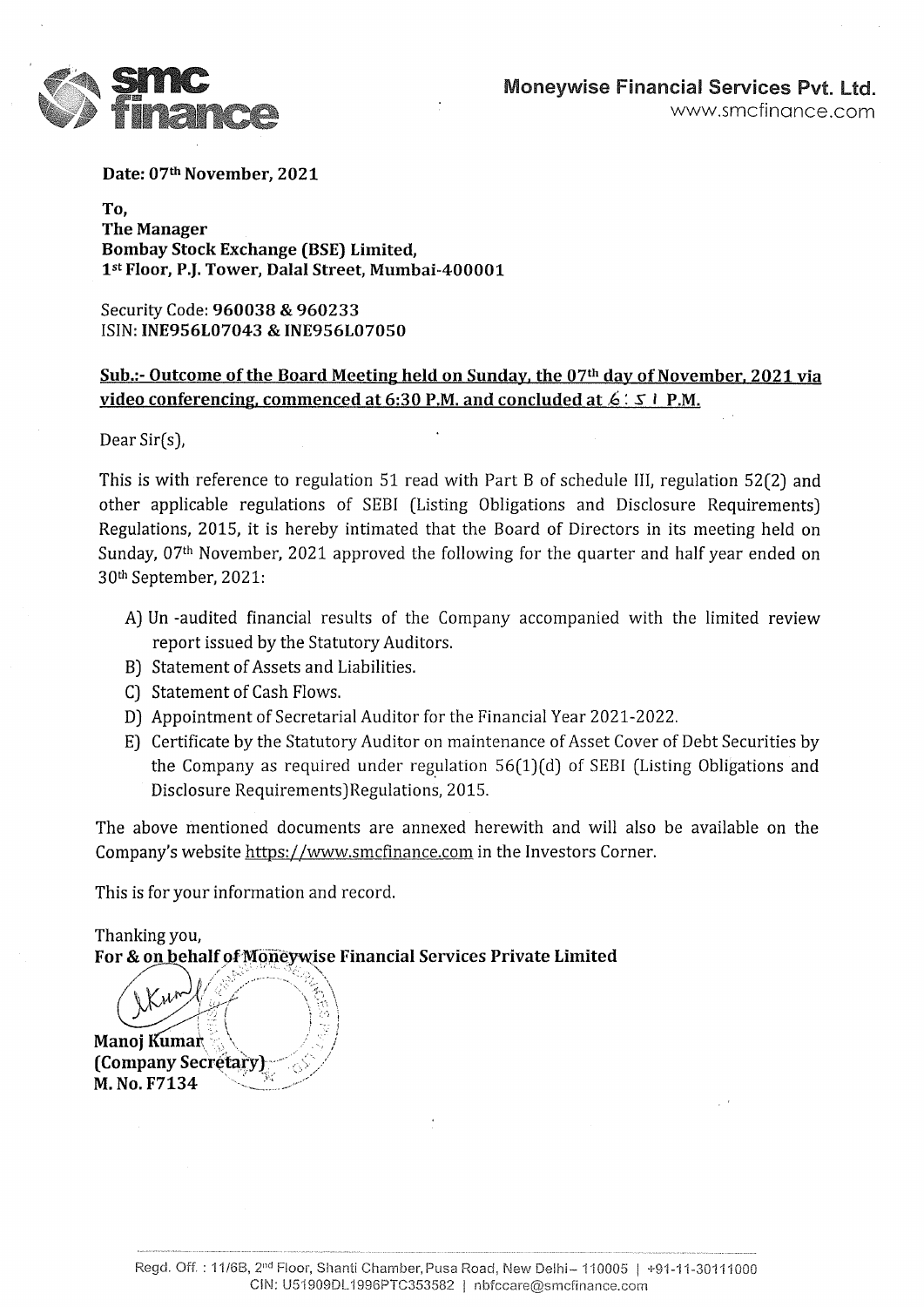

Chartered Accountants.

83, (IInd Floor), Shyam Lal Road, Darya Ganj, New Delhi-110002 Ph. : Off. : 91-11-43613161 Direct : 91-11-23268239 Mobile : +91-9810332111 E-mail : rcnco.dethi@gmail.com, ca.rajendrachauhan@gmail.com  $\begin{tabular}{|c|c|} \hline & RAJENDRA CH\\ & \multicolumn{1}{|c|}{\textbf{CA}}\\ \hline \textbf{83, (lind Floor), Shyam Lal Road} \\ \textbf{Ph. : Off. : 91-11-43613161 Direct : 91-11}\\ \hline \textbf{E-mail : reco.delh@gmail.com,}\\ \hline \end{tabular}$ 

> Independent Auditor's Review Report on the Quarterly Unaudited Standalone Financial Results of the Company Pursuant to the Regulation 52 of the SEBI (Listing Obligations and Disclosure Requirements) Regulations, 2015, as amended.

Review Report to The Designated Partners Quance Research Capital LLP

- 1. We have reviewed the accompanying statement of unaudited financial results of Quance Research Ca pital<br>LLP for the quarter and six months period ended September 30, 2021 ("the Statement"), being submitted<br>by the LLP pur
- 2. This statement is the responsibility of the LLP's Management and has been approved by its designated partners, has been prepared in accordance with the recognition and measurement principles laid down in the Indian Acco
- 3. We conducted our review of the Statement in accordance with the Standard on Review Engagements (SRE)<br>2410 "Review of Interim Financial Information Performed by the Independent Auditor of the Entity",<br>issued by the Ins
- 4. Based on our review conducted as above, nothing has come to our attention that causes us to believe that<br>the accompanying statement of unaudited financial results prepared in accordance with applicable<br>accounting standa

For Rajendra Chauhan & Co. Chartered Accountants Firm Registration No.: 013214N Rajendra (<br>artered Acc<br>m Registrati<br>(<br>सैलवान्द टार्कि

 Partner Membership No:- 089108 Place: New Delhi Date: 07" November, 2021 UDIN: 21089108AAAAJG1992

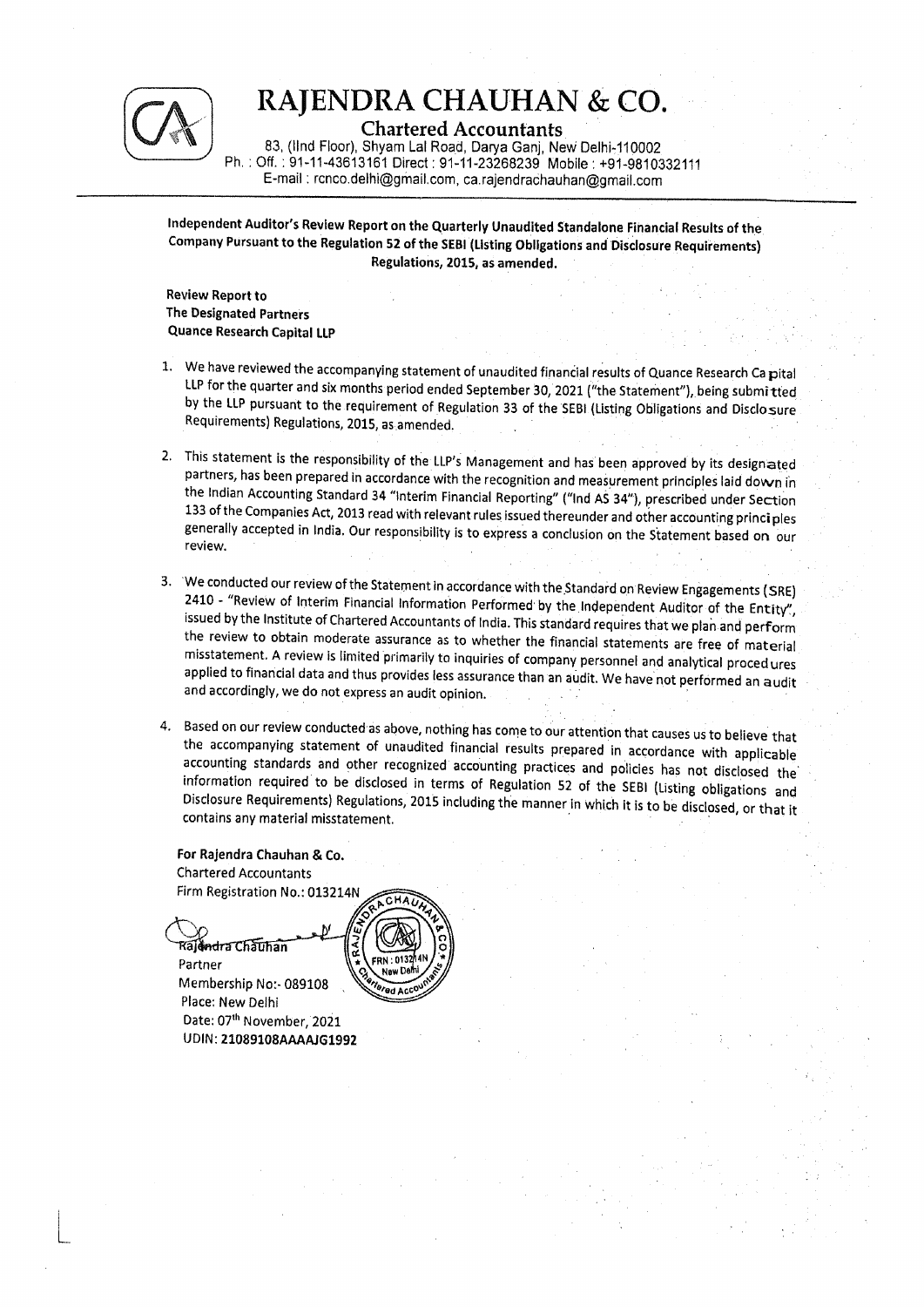

Chartered Accountants

83, (IInd Floor), Shyam Lal Road, Darya Ganj, New Delhi-110002 Ph. : Off. : 91-11-43613161 Direct: 91-11-23268239 Mobile : #91-9810332111 E-mail : renco.delhi@gmail.com, ca.rajendrachauhan@gmail.com -

Independent Auditor's Review Report on the Quarterly Unaudited Standalone Financial Results of the Company Pursuant to the Regulation 52 of the SEBI (Listing Obligations and Disclosure Requirements} Regulations, 2015, as amended.

Review Report to The Designated Partners SMC AND IM CAPITALS INVESTMENT MANAGER LLP

- 1. We have reviewed the accompanying statement of unaudited financial results of SMC and IM Capitals<br>Investments Manager LLP for the quarter and six months period ended September 30, 2021 ("the Statement"), being submitted by the LLP pursuant to the requirement of Regulation 33 of the SEBI (Listing Obligations and Disclosure Requirements) Regulations, 2015, as amended.
- 2. This statement is the responsibility of the LLP's Management and has been approved by its designated partners, has been prepared in accordance with the recognition and measurement principles laid down in the Indian Accounting Standard 34 "Interim Financial Reporting" ("Ind AS 34"), prescribed under Section<br>133 of the Companies Act, 2013 read with relevant rules issued thereunder and other accounting principles generally accepted in India. Our responsibility is to express a conclusion on the Statement based on our review.
- 3. We conducted our review of the Statement in accordance with the Standard on Review Engagements (SRE)<br>2410 "Review of Interim Financial Information Performed by the Independent Auditor of the Entity",<br>issued by the Ins
- 4. Based on our review conducted as above, nothing has come to our attention that causes us to believe that<br>the accompanying statement of unaudited financial results prepared in accordance with applicable<br>accounting standa

For Rajendra Chauhan & Co. Chartered Accountants Firm Registration No.: 013214N

Rajendra Chauhan Partner Membership No:- 089108

Place: New Delhi Date: 07th November, 2021 UDIN: 21089108AAAAJF9251

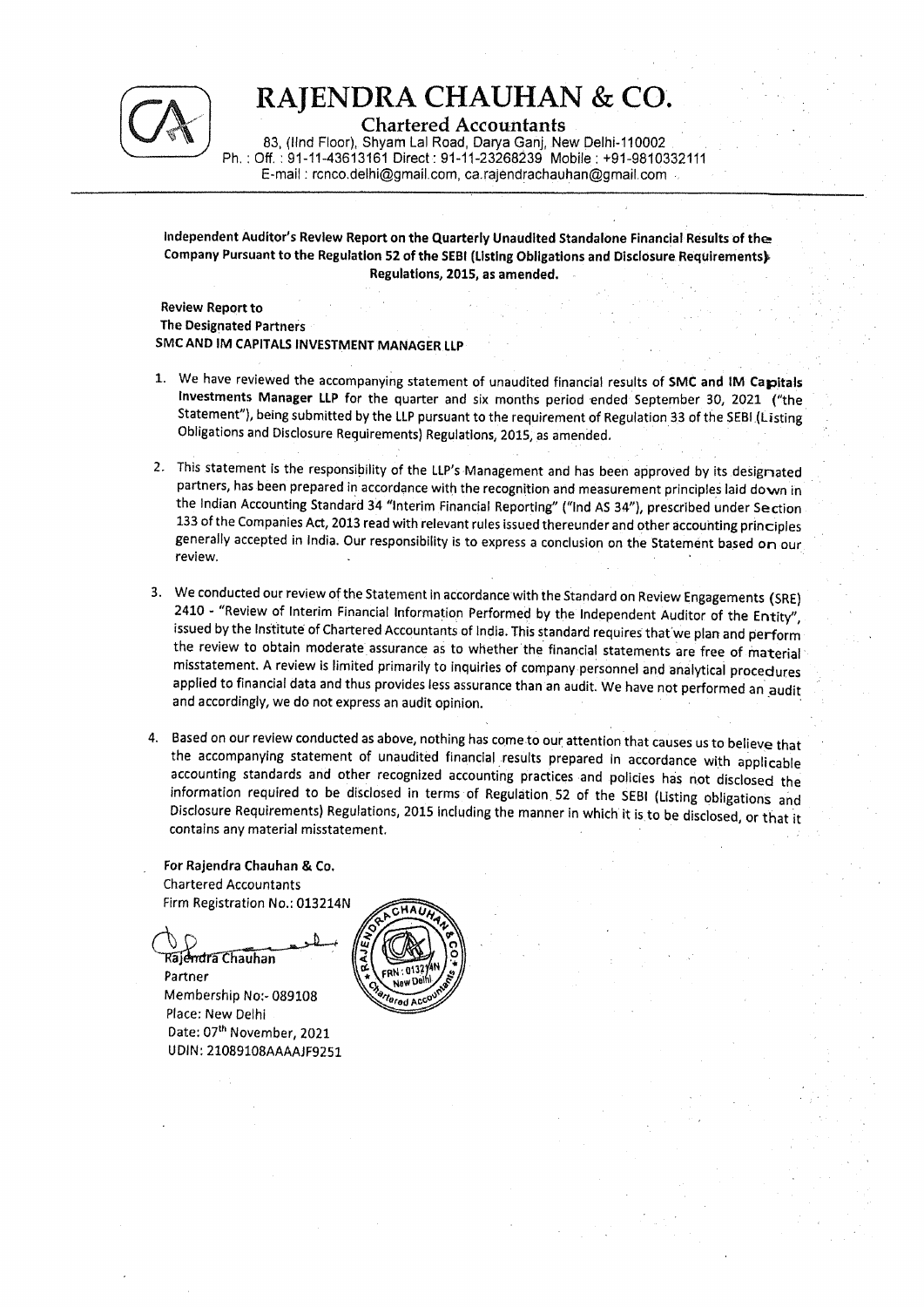

Chartered Accountants

83, (IInd Floor), Shyam Lal Road, Darya Ganj, New Delhi-110002 \_ Ph. : Off. : 91-11-43613161 Direct : 91-11-23268239 Mobile : +91-9810332111 E-mail : rcnco.delhi@gmail.com, ca.rajendrachauhan@gmail.com

Independent Auditor's Review Report on the Quarterly Unaudited Standalone Financial Results of the Company Pursuant to the Regulation 52 of the SEBI (Listing Obligations and Disclosure Requirements) Regulations, 2015 as amended. .

> de  $\overline{\mathbb{E}}$

PRS **per** 

oe President Afrika (1997)

ree ey

Review Report to The Board of Directors Moneywise Finvest Limited

- 1. We have reviewed the accompanying statement of unaudited financial results of Moneywise Finvest<br>Limited for the period from 01<sup>st</sup> April, 2021 and quarter ended 30<sup>th</sup> September, 2021("the Statement") attached herewith, being submitted by the Company pursuant to the requirement of Regulation 33 of the SEBI (Listing Obligations and Disclosure Requirements) Regulations, 2015, as amended.
- 2. This statement is the responsibility of the Company's Management and has been approved by the Board<br>of Directors has been prepared in accordance with the recognition and measurement principles laid<br>down in the Indian Ac based on our review.
- 3. We conducted our review of the Statement in accordance with the Standard on Review Engagements (SRE) 2410 "Review of Interim Financial Information Performed by the Independent Auditor of the Entity", issued by the Ins
- 4. Based on our review conducted as above, nothing has come to our attention that causes us to believe<br>that the accompanying statement of unaudited financial results prepared in accordance with applicable<br>accounting standa

For Rajendra Chauhan & Co. Chartered Accountants Firm Registration No.: 013214N

Rajendra Chauhan Partner Membership No:- 089108

Place: New Delhi Date: 07" November, 2021 UDIN: 21089108AAAAJA7442

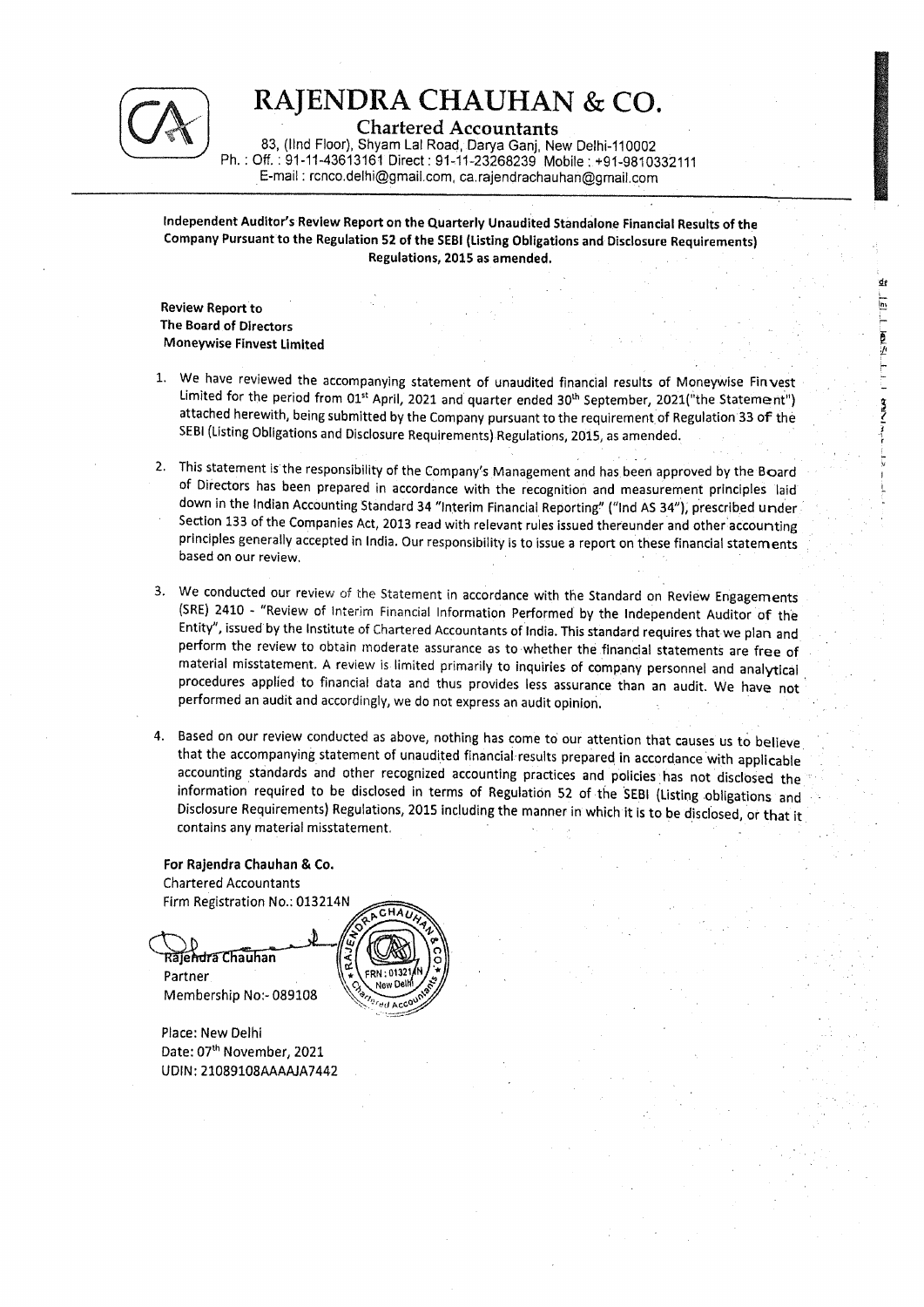

Chartered Accountants

83, (IInd Floor), Shyam Lal Road, Darya Ganj, New Delhi-110002 Ph. : Off. : 91-11-43613161 Direct : 91-11-23268239. Mobile ; +91-98103321114 \_ E-mail : renco.delhi@gmail.com, ca.rajendrachauhan@gmail.com  $\begin{tabular}{|c|c|} \hline & \textbf{RAJENDRA CH}\\ \hline \textbf{BAJENDRA CH} \\ \hline \textbf{BA} \textbf{Pb} \textbf{C} \textbf{I} \textbf{C} \textbf{B} \textbf{C} \textbf{C} \textbf{D} \textbf{D} \textbf{C} \textbf{D} \textbf{D} \textbf{D} \textbf{D} \textbf{D} \textbf{D} \textbf{D} \textbf{D} \textbf{D} \textbf{D} \textbf{D} \textbf{D} \textbf{D} \textbf{D} \textbf{D} \textbf{D} \textbf{D} \textbf{D} \text$ 

> Independent Auditor's Review Report on the Quarterly Unaudited Standalone Financial Results of the Company Pursuant to the Regulation 52 of the SEBI (Listing Obligations and Disclosure Requirements) Regulations, 2015 as amended,

**Review Report to** The Board of Directors SMC Global IFSC Private Limited

- 1. We have reviewed the accompanying statement of unaudited financial results of SMC Global IFSC Private Limited for the period from 01<sup>st</sup> April, 2021 and quarter ended 30<sup>th</sup> September, 2021("the Statement") attached herewith, being submitted by the Company pursuant to the requirement of Regulation 33 of the SEBI (Listing Obligations and Disclosure Requirements) Regulations, 2015, as amended. 7
- 2. This statement is the responsibility of the Company's Management and has been approved by the Board of Directors has been prepared in accordance with the recognition and measurement principles laid down in the Indian Accounting Standard 34 "interim Financial Reporting" ("Ind AS 34"), prescribed under Section 133 of the Companies Act, 2013 read with relevant rules issued thereunder and other accounting principles generally accepted in india. Our responsibility is to issue a report.on these financial statements based on our review.
- 3. We conducted our review of the Statement in accordance with the Standard on Review Engagements (SRE) 2410 - "Review of Interim Financial information Performed by the Independent Auditor of the Entity", issued by the Institute of Chartered Accountants of India. This standard requires that we plan and perform the review to obtain moderate assurance as to whether the financial statements are free of material missta performed an audit and accordingly, we do not express an audit opinion.
- 4. Based on our review conducted as above, nothing has come to our attention that causes us to believe<br>that the accompanying statement of unaudited financial results prepared in accordance with applicable<br>accounting standa information required to be disclosed in terms of Regulation 52 of the SEBI (Listing obligations and Disclosure Requirements) Regulations, 2015 including the manner in which it is to be 'disclosed, or that it contains any material misstatement.

For Rajendra Chauhan & Co. Chartered Accountants Firm Registration No.: 013214N

Rail-Indra Chauhan Partner Membership No:- 089108

Place: New Delhi Date: 07<sup>th</sup> November, 2021 UDIN: 21089108AAAAJB4570

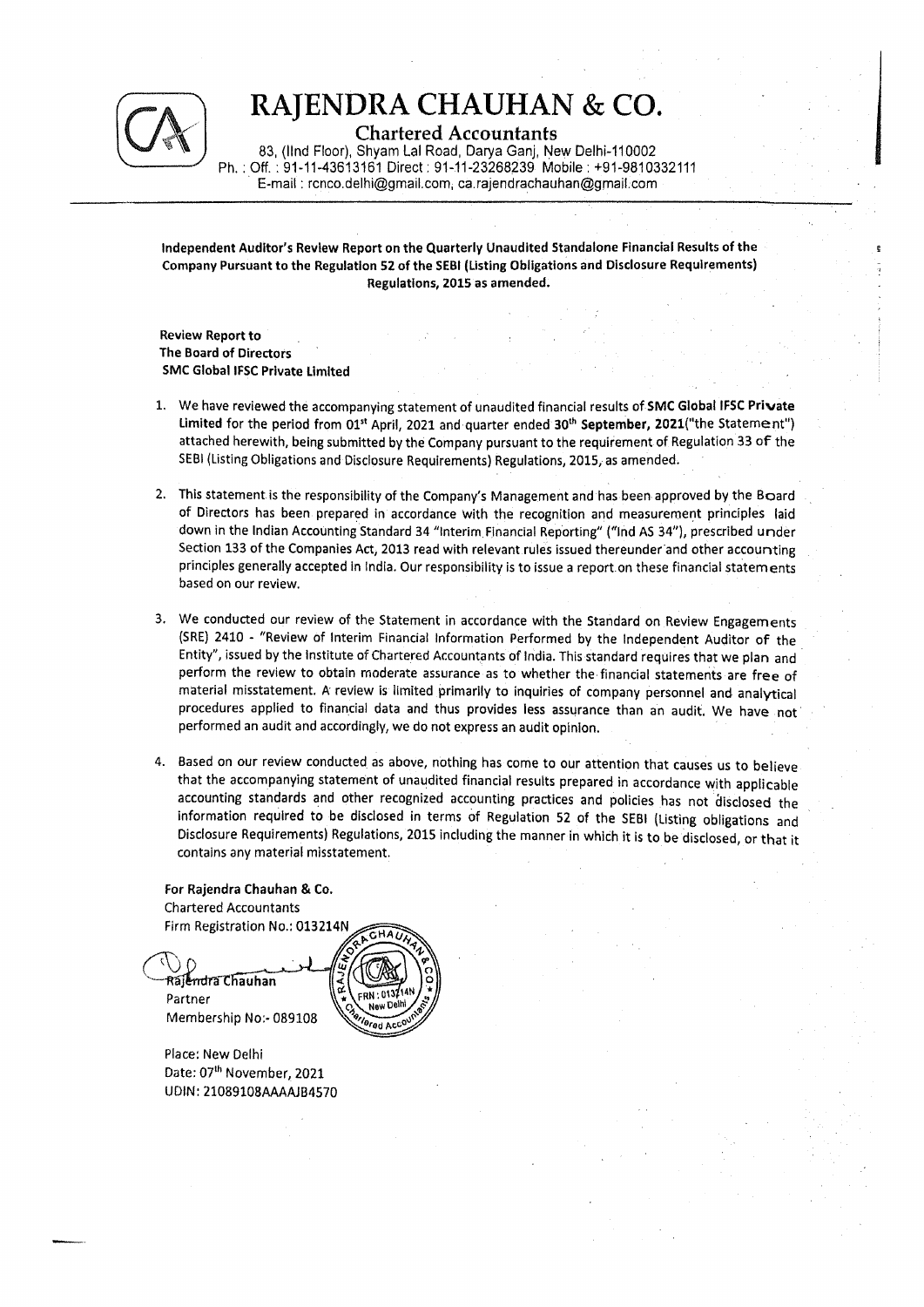

Chartered Accountants<br>83, (IInd Floor), Shyam Lai Road, Darya Ganj, New Delhi-110002 83, Ph, : Off. : 91-11-43613161 Direct : 91-11-23268239 Mobile : +91-9810332111<br>E-mail : renco.delhi@gmail.com, ca.rajendrachauhan@gmail.com

independent Auditor's Review Report on the Quarterly Unaudited Standalone Financial Results of the Company Pursuant to the Regulation 52 of the SEBI (Listing Obligations and Disclosure Requirements) . Regulations, 2015 as amended.

Review Report to The Board of Directors SMC Real Estate Advisors Private Limited

- 1. We have reviewed the accompanying statement of unaudited financial results of SMC Real Estate<br>Advisors Private Limited for the period from  $01^{st}$  April, 2021 and quarter ended  $30^{th}$  Septernber,<br>2021("the Statement") amended,
- 2. This statement is the responsibility of the Company's Management and has been approved by the Board<br>of Directors has been prepared in accordance with the recognition and measurement principles laid<br>down in the Indian Ac
- 3. We conducted our review of the Statement in accordance with the Standard on Review Engagements (SRE) 2410 "Review of Interim Financial Information Performed by the Independent Auditor of the Entity", issued by the Ins
- 4. Based on our review conducted as above, nothing has come to our attention that causes us to believe<br>that the accompanying statement of unaudited financial results prepared in accordance with applicable<br>accounting standa

For Rajendra Chauhan & Co. Chartered Accountants Firm Registration No,: 013214N

Rajendra Chauhan Partner Membership No:- 089108

Place: New Delhi Date: 07" November, 2021 UDIN: 21089108AAAAJC2987

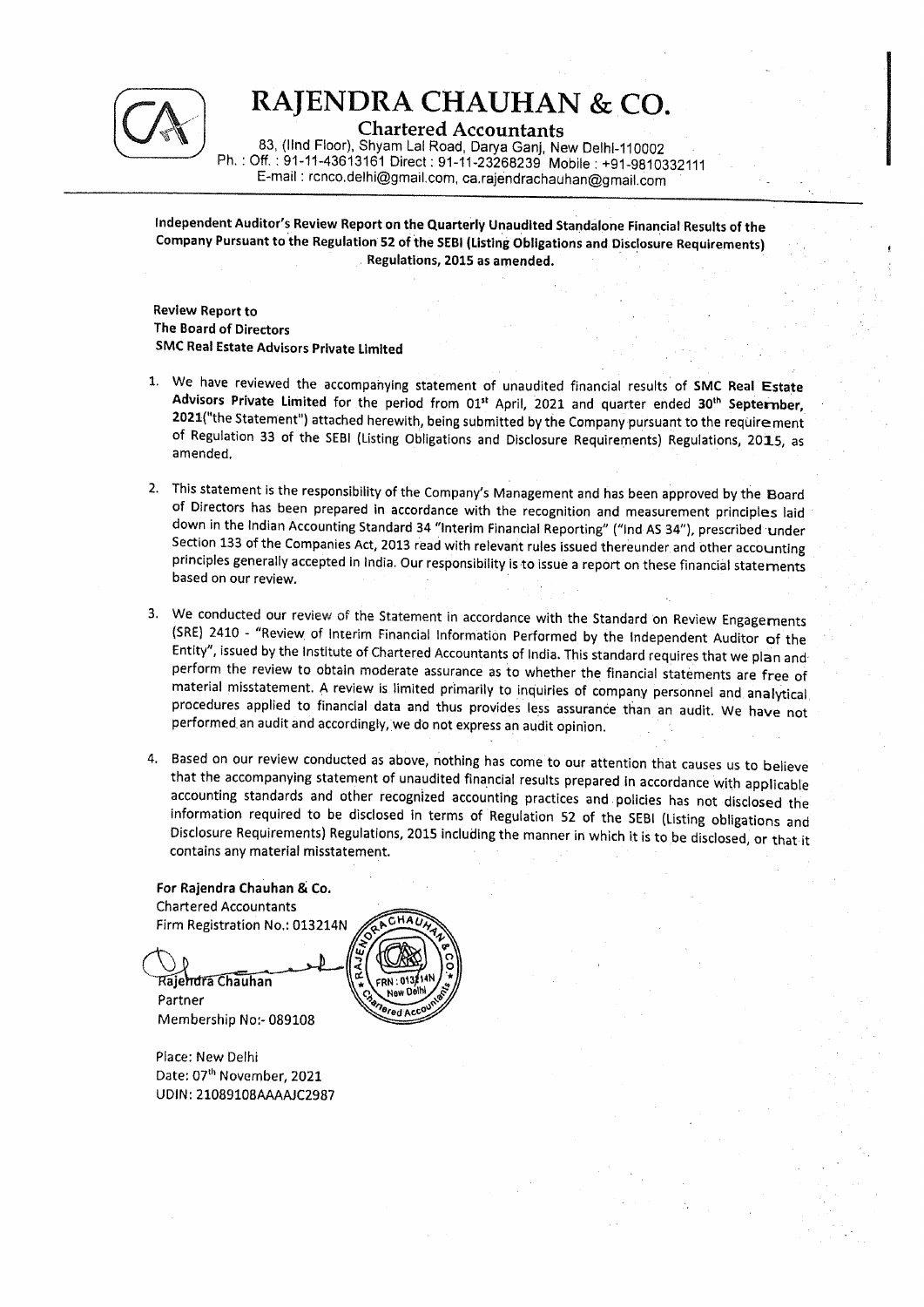

Chartered Accountants<br>83, (IInd Floor), Shyam Lal Road, Darya Ganj, New Delhi-110002<br>Ph. : Off. : 91-11-43613161 Direct : 91-11-23268239 Mobile : +91-9810332111<br>E-mail : renco.delhi@gmail.com, ca.rajendrachauhan@gmail.com  $\begin{tabular}{|c|c|} \hline & \textbf{RAJENDRA CH} \\ \hline \textbf{03, (IInd Floor), Shyam LaI Road} \\ \textbf{03, (IInd Floor), Shyam LaI Road} \\ \textbf{04.191-11-43613161 Direct: 91-11} \\ \hline \textbf{E-mail: reco.delhi@gmail.com,} \end{tabular}$ 

Independent Auditor's Review Report on the Quarterly Unaudited Standalone Financial Results of the<br>Company Pursuant to the Regulation 52 of the SEBI (Listing Obligations and Disclosure Requirements)<br>Regulations, 2015 as am

Review Report to The Board of Directors SMC Investments and Advisors Limited

- 1. We have reviewed the accompanying statement of unaudited financial results of SMC Investments and Advisors Limited for the period from 01<sup>st</sup> April, 2021 and quarter ended 30<sup>th</sup> September, 2021 ("the Statement") attach
- 2. This statement is the responsibility of the Company's Management and has been approved by the Board<br>of Directors, has been prepared in accordance with the recognition and measurement principles laid<br>down in the Indian A
- 3. We conducted our review of the Statement in accordance with the Standard on Review Engagements (SRE) 2410 "Review of Interim Financial Information Performed by the Independent Auditor of the Entity", issued by the Ins
- 4. Based on our review conducted as above, nothing has come to our attention that causes us to believe<br>that the accompanying statement of unaudited financial results prepared in accordance with applicable<br>accounting standa

For Rajendra Chauhan & Co. Chartered Accountants Firm Registration No.: 013214N

Rajendra Chauhan

Partner Membership No:- 089108 Place: New Delhi Date: 07" November, 2021 UDIN: 21089108AAAAJDG6426

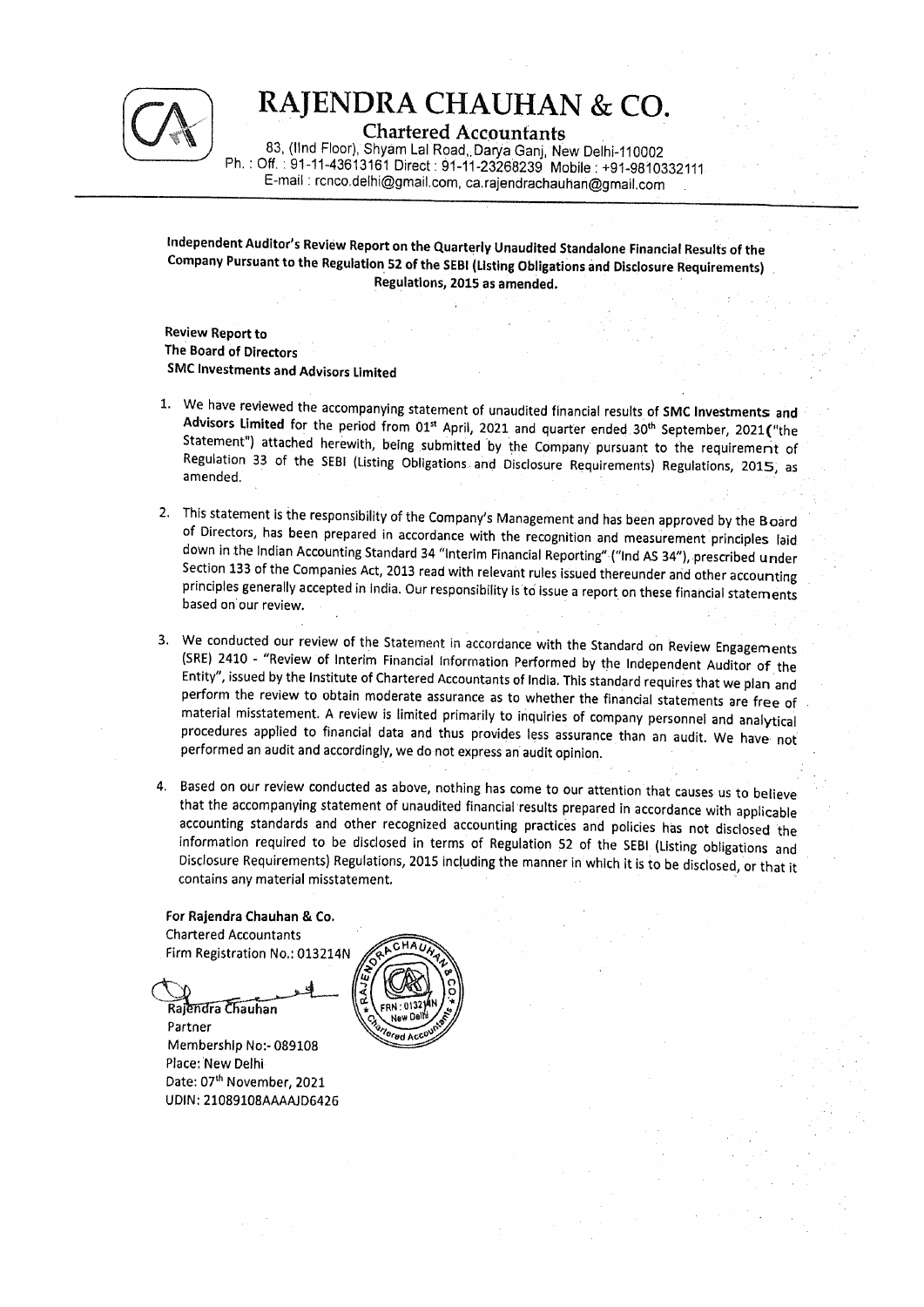

Chartered Accountants

83, (lind Floor), Shyam Lal Road, Darya Ganj, New Deihi-110002 : Off. : 91-11-43613161 Direct : 91-11-23268239 Mobile : +91 -9810332111 E-mail : renco.delhi@gmail. com, ca. rajendrachauhan@gmail.com

Independent Auditor's Review Report on the Quarterly Unaudited Standalone Financial Results of the Company Pursuant to the Regulation 52 of the SEBI (Listing Obligations and Disclosure Requirements) Regulations, 2015 as amended.

Review Report to The Board of Directors SMC Comtrade Limited

- 1. We have reviewed the accompanying statement of unaudited financial results of SMC Comtrade Limited for the period from O1st April, 2021 and quarter ended 30th September, 2021("the Statement") attached herewith, being submitted by the Company pursuant to the requirement of Regulation 33 of the SEBI (Listing Obligations and Disclosure Requirements) Regulations, 2015, as amended.
- 2. This statement is the responsibility of the Company's Management and has been approved by the Board of Directors, has been prepared in accordance with the recognition and measurement principles laid down in the Indian Accounting Standard 34 "Interim Financial Reporting" ("Ind AS 34"), prescribed under Section 133 of the Companies Act, 2013 read with relevant rules issued thereunder and other accounting principles generally accepted in India. Our responsibility.is to issue a report on these financial statements based on our review.
- 3. We conducted our review of the Statement in accordance with the Standard on Review Engagements (SRE) 2410 - "Review of Interim Financial Information Performed by the Independent Auditor of the Entity", issued by the Institute of Chartered Accountants of India, This standard requires that we plan and perform the review to obtain moderate assurance as to whether the financial statements are free of material misstatement. A review is limited primarily to inquiries of company personnel and analytical procedures applied to financial data and thus provides less assurance than an audit. We have not performed an audit and accordingly, we do not express an audit opinion.
- 4, Based on our review conducted as above, nothing has come to our attention that causes us to believe that the accompanying statement of unaudited financial results prepared in accordance with applicable accounting standards and other recognized accounting practices and policies has not disclosed the information required to be disclosed in terms of Regulation 52 of the SEBI (Listing obligations and Disclosure Requirements) Regulations, 2015 Including the manner in which it is ta be disclosed, or that it contains any material misstatement.

For Rajendra Chauhan & Co. Chartered Accountants Firm Registration No.; 013214N

Rajendra Chauhan Partner Membership No:- 089108

Place: New Delhi Date: 07th November, 2021 UDIN: 21089108AAAAJE8538

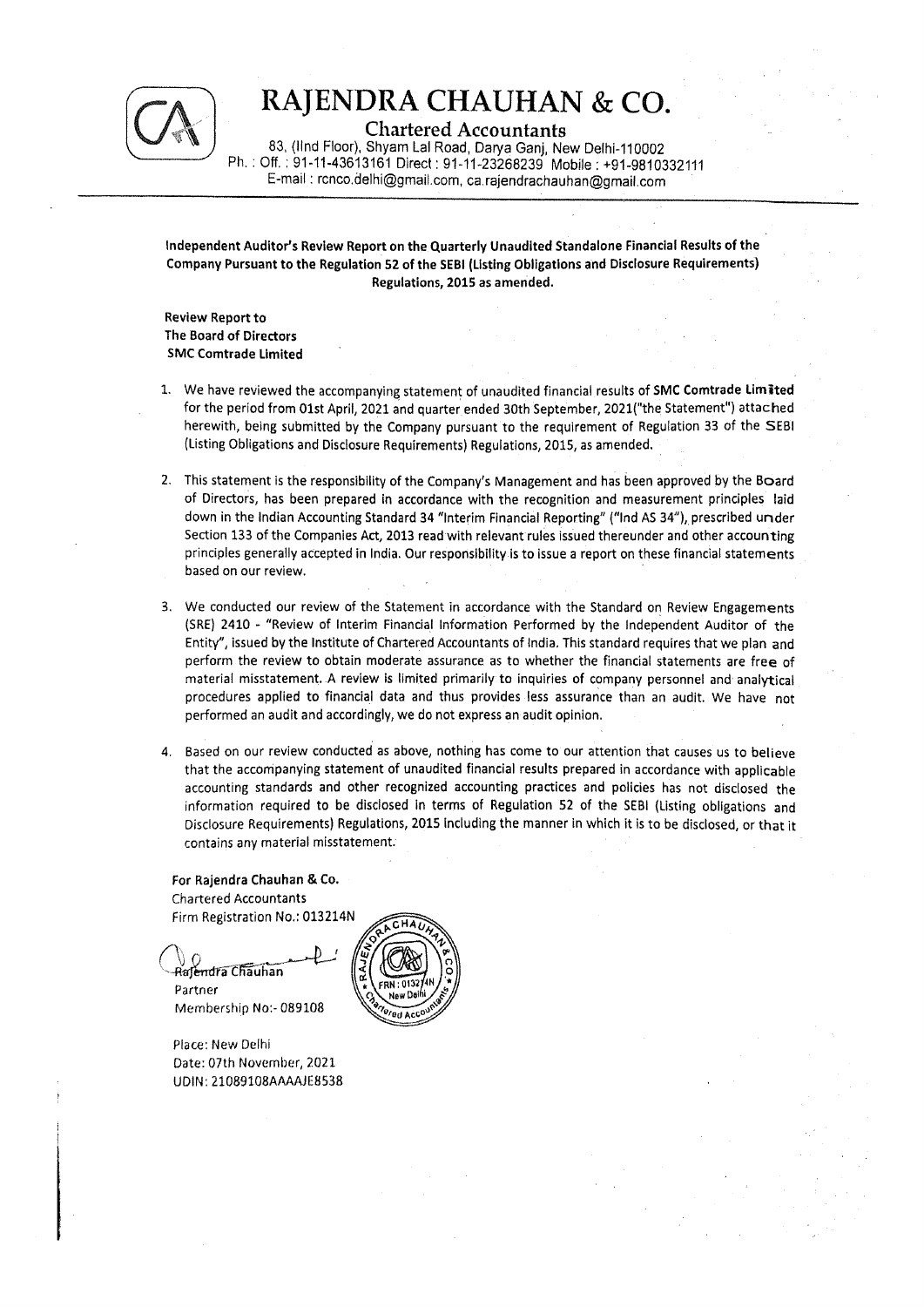|                        | <b>MONEYWISE FINANCIAL SERVICES PVT. LTD.</b>                                                                                                                                                                                                                                                                                                                                                                                                                                                                                                                                                                                                                                                                                                                                                                                                                                                                                                                                                                                                                                                                                                                                                                                     |                                                                               |                                                                              |                                                                           |                                                                                    |                                                                                  |                                                                                        |
|------------------------|-----------------------------------------------------------------------------------------------------------------------------------------------------------------------------------------------------------------------------------------------------------------------------------------------------------------------------------------------------------------------------------------------------------------------------------------------------------------------------------------------------------------------------------------------------------------------------------------------------------------------------------------------------------------------------------------------------------------------------------------------------------------------------------------------------------------------------------------------------------------------------------------------------------------------------------------------------------------------------------------------------------------------------------------------------------------------------------------------------------------------------------------------------------------------------------------------------------------------------------|-------------------------------------------------------------------------------|------------------------------------------------------------------------------|---------------------------------------------------------------------------|------------------------------------------------------------------------------------|----------------------------------------------------------------------------------|----------------------------------------------------------------------------------------|
|                        | REGD. OFFICE: 11/68, 2nd Floor Shantl Chamber, Pusa Road New Delhi-110005<br>Statement of unaudited results for the quarter and period ended September 30, 2021                                                                                                                                                                                                                                                                                                                                                                                                                                                                                                                                                                                                                                                                                                                                                                                                                                                                                                                                                                                                                                                                   | CIN: U51909DL1996PTC353582                                                    |                                                                              |                                                                           |                                                                                    |                                                                                  | (₹ In Lakhs)                                                                           |
| Sr.                    | <b>Particulars</b>                                                                                                                                                                                                                                                                                                                                                                                                                                                                                                                                                                                                                                                                                                                                                                                                                                                                                                                                                                                                                                                                                                                                                                                                                | September<br>30, 2021<br>(Unaudited)                                          | <b>Quarter Ended</b><br>June<br>30, 2021<br>(Unaudited)                      | September<br>30, 2020                                                     | <b>September</b><br>30, 2021                                                       | Period Ended<br>September<br>30, 2020<br>(Unaudited) (Unaudited) (Unaudite -d)   | <b>Year Ended</b><br>March<br>31, 2021<br>(Audited)                                    |
|                        | 1 lincome<br>(A) Revenue from operations<br>Fee and commission income<br>Interest income<br>Dividend Income<br>Net gain on proprietory trading<br>Total revenue from operations<br>(B) Other income<br>Total revenue (1A+1B)                                                                                                                                                                                                                                                                                                                                                                                                                                                                                                                                                                                                                                                                                                                                                                                                                                                                                                                                                                                                      | 31.02<br>2,024.59<br>2,055.61<br>348.91<br>2,404.52                           | 13.95<br>2,183.92<br>÷<br>2,197.87<br>100.89<br>2,298.76                     | 17.00<br>1,845,72<br>1,862.72<br>5.97<br>1,868.69                         | 44.97<br>4,208.51<br>4,253.48<br>449.80<br>4,703,28                                | 18.95<br>3,617.5 1<br>3,636.4<br>13.92<br>3,650.328                              | 66.05<br>8,091.56<br>8,157.61<br>55.79<br>8,213.40                                     |
| 3                      | 2 Expenses<br>(A) Fees and commission expense<br>(B) Employee benefits expenses<br>(C) Finance cost<br>(D) Depreciation and amortisation expenses<br>(E) Impairment on financial instruments<br>(F) Other expenses<br>Total expenses (2A+2B+2C+2D+2E+2F)<br>Profit before share of profit/(loss) of joint venture and tax (1-2)                                                                                                                                                                                                                                                                                                                                                                                                                                                                                                                                                                                                                                                                                                                                                                                                                                                                                                   | 204.63<br>373.92<br>594.51<br>59.11<br>604.25<br>132.22<br>1,968.64<br>435.88 | 86.26<br>353.17<br>551.48<br>51.17<br>317.07<br>121.30<br>1,480.45<br>818.31 | 67.43<br>221.85<br>401.93<br>45,80<br>166.67<br>83.58<br>987.26<br>881.43 | 290.89<br>727.09<br>1,145.99<br>110.28<br>921.32<br>253.52<br>3,449.09<br>1,254.19 | 192.86<br>415.43<br>782.3-4<br>87.53<br>714.73<br>169.08<br>2,361.97<br>1,288.41 | 276.56<br>1,035.20<br>1,978.42<br>198.14<br>2,125.88<br>380.97<br>5,995.17<br>2,218.23 |
| 5<br>6<br>7<br>9<br>10 | Share of (loss) in joint venture<br>Profit before exceptional items and tax (3+4)<br><b>Exceptional items</b><br>Profit before tax (5-6)<br>8 Tax expense / (credit)<br>(A) Current tax<br>(B) Deferred tax / (credit)<br>Total tax expenses / (credit)<br>Profit after tax (7-8)<br>Other comprehensive income                                                                                                                                                                                                                                                                                                                                                                                                                                                                                                                                                                                                                                                                                                                                                                                                                                                                                                                   | 435.88<br>435.88<br>(54.58)<br>157.16<br>102.58<br>333.30                     | 818.31<br>818.31<br>91.36<br>117.87<br>209.23<br>609.08                      | 881.43<br>881.43<br>276.88<br>(52.29)<br>224.59<br>656.84                 | 1,254.19<br>1,254.19<br>36.78<br>275.03<br>311.81<br>942.38                        | 1,288.42<br>1,288.41<br>350.16<br>(20.75)<br>329.41<br>959.00                    | 2,218.23<br>2,218.23<br>679.00<br>(102.31)<br>576.69<br>1,641.54                       |
|                        | (A)<br>Items that will not be reclassified subsequently to profit or (loss)<br>Remeasurement of the net defined benefit liability / asset<br>Tax effect of Items that will not be reclassified subsequently to<br>profit and loss<br>(B) Items that will be reclassified subsequently to profit or (loss)<br>Fair value changes on investments<br>Tax effect of Items that will be reclassified subsequently to<br>profit and loss<br>Exchange differences on translating foreign operations                                                                                                                                                                                                                                                                                                                                                                                                                                                                                                                                                                                                                                                                                                                                      | 2.02<br>(0.51)<br>(78.17)<br>13.41                                            | 2.02<br>(0.51)<br>6.04<br>(1.03)                                             | 0.28<br>(0.07)<br>1.72<br>(0.29)                                          | 4.04<br>(1.02)<br>(72.13)<br>12.38                                                 | 0.57<br>(0.14)<br>10.78<br>(1.84)                                                | 8.09<br>(2.04)<br>59,74<br>(10.25)                                                     |
| 12                     | Total other comprehensive income for the period (10A+10B)<br>11 Total comprehensive income for the period (9+10)<br>Paid up equity share capital<br>(Face Value of ₹.10 each)<br>13 Reserves excluding revaluation reserves<br>14 Earnings per share (EPS) (In ₹)<br>(a) Basic EPS                                                                                                                                                                                                                                                                                                                                                                                                                                                                                                                                                                                                                                                                                                                                                                                                                                                                                                                                                | (63.25)<br>270.05<br>4,365.69<br>$0.76 -$                                     | 6.52<br>615.60<br>4,365.69<br>1.40                                           | 1.64<br>658.48<br>4,365,69<br>1.50                                        | (56.73)<br>885.65<br>4,365.69<br>2.16                                              | 9.37<br>968.37<br>4,365.69<br>2.20                                               | 55.54<br>1,697.08<br>4,365.69<br>29,789.12                                             |
|                        | 3.76<br>(b) Diluted EPS<br>0.76<br>1.40<br>1.50<br>2.16<br>$2.20^{\circ}$<br>3.76<br>Notes :<br>1 The above unaudited results have been reviewed and recommended by the Audit Committee and approved by the Board of Directors at its meeting held on<br>Sunday, the 07th day of November, 2021. The Statutory Auditors of the Company have carried out a Limited Review of the results and issued an unqualified<br>report.<br>2. The financial results have been prepared in accordance with the Indian Accounting Standards ('ind AS') prescribed under Section 133 of the Companies Act,<br>2013 read with Companies (Indian Accounting Standards) Rules as amended from time to time.<br>3 Pursuant to Regulation 52(4) of SEBI (Listing Obligations and Disclosures Requirements) Regulations, 2015 (Listing Regulations), SEBI operational circular<br>SEBI/HO/DDHS/P/CIR/2021/613 dated August 10, 2021, information as required for half year ended September 30, 2021 in respect of Non-convertible<br>Debentures of the Company is enclosed as Annexure 1.<br>4 Previous quarters/period/year ended figures have been regrouped/reclassified wherever necessary to confirm to the current quarter/period presentation. |                                                                               |                                                                              |                                                                           |                                                                                    |                                                                                  |                                                                                        |
|                        | Place : New Delhi<br>Date: November 7, 2021                                                                                                                                                                                                                                                                                                                                                                                                                                                                                                                                                                                                                                                                                                                                                                                                                                                                                                                                                                                                                                                                                                                                                                                       | (Director & Chief Executive Officer)                                          | Himanshu Gupta<br>(DIN:03187614)                                             |                                                                           | Ajay Gárg<br>(Director)<br>(DIN:00003166)                                          | For and on behalf of the Board                                                   | Deepak Aggarwal<br>(CFO)                                                               |
|                        |                                                                                                                                                                                                                                                                                                                                                                                                                                                                                                                                                                                                                                                                                                                                                                                                                                                                                                                                                                                                                                                                                                                                                                                                                                   |                                                                               |                                                                              |                                                                           |                                                                                    |                                                                                  |                                                                                        |

|   | 2. The financial results have been prepared in accordance with the Indian Accounting Standards ('Ind AS') prescribed under Section 133 of the Companies Act,                                                                                                                                                                                                          |                                      |                |                                |  |  |
|---|-----------------------------------------------------------------------------------------------------------------------------------------------------------------------------------------------------------------------------------------------------------------------------------------------------------------------------------------------------------------------|--------------------------------------|----------------|--------------------------------|--|--|
|   | 2013 read with Companies (Indian Accounting Standards) Rules as amended from time to time.                                                                                                                                                                                                                                                                            |                                      |                |                                |  |  |
|   | Pursuant to Regulation 52(4) of SEBI (Listing Obligations and Disclosures Requirements) Regulations, 2015 (Listing Regulations), SEBI operational circular<br>SEBI/HO/DDHS/P/CIR/2021/613 dated August 10, 2021, information as required for half year ended September 30, 2021 in respect of Non-convertible<br>Debentures of the Company is enclosed as Annexure 1. |                                      |                |                                |  |  |
| 4 | Previous quarters/period/year ended figures have been regrouped/reclassified wherever necessary to confirm to the current quarter/period presentation,                                                                                                                                                                                                                |                                      |                |                                |  |  |
|   |                                                                                                                                                                                                                                                                                                                                                                       |                                      |                | For and on behalf of the Board |  |  |
|   | Place : New Delhi                                                                                                                                                                                                                                                                                                                                                     | Himanshu Gupta                       | 'Ajay Garg     | Deepak Aggarwal                |  |  |
|   | Date: November 7, 2021                                                                                                                                                                                                                                                                                                                                                | (Director & Chief Executive Officer) | (Director)     | (CFO)                          |  |  |
|   |                                                                                                                                                                                                                                                                                                                                                                       | (DIN:03187614)                       | (DIN:00003166) |                                |  |  |
|   |                                                                                                                                                                                                                                                                                                                                                                       |                                      |                |                                |  |  |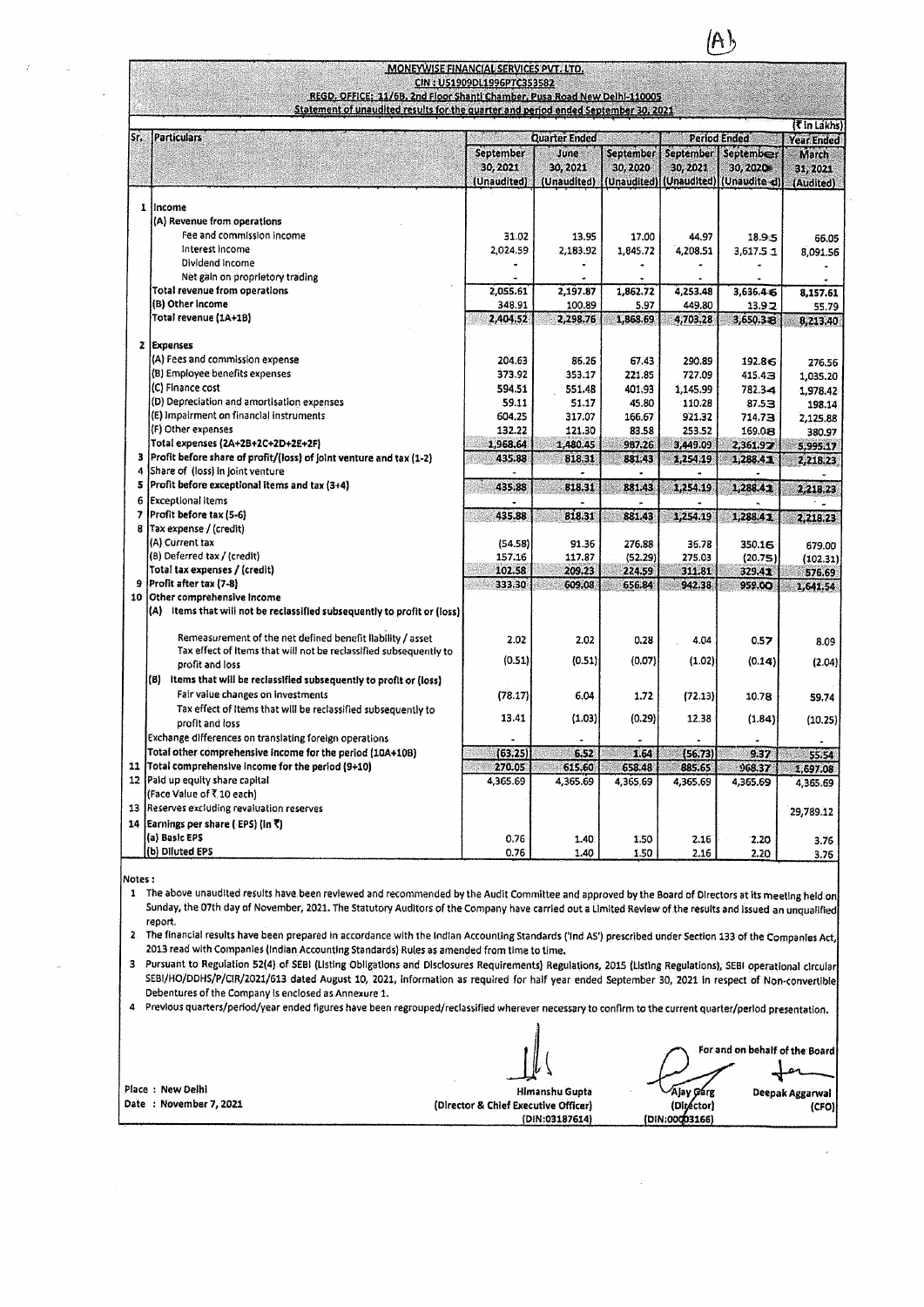#### Annexure-1:

| nexure 1 :                                                                                                                          |                          |
|-------------------------------------------------------------------------------------------------------------------------------------|--------------------------|
| suant to Regulation 52(4) of SEBI (Listing Obligations and Disclosures Requirements) Regulations, 2015 (Listing Regulatio ns), SEBI |                          |
| erational circular SEBI/HO/DDHS/P/CIR/2021/613 dated August 10, 2021, information as required for half year ended Se ptember        |                          |
| 2021 in respect of Non-convertible Debentures of the Company is as mentioned below :                                                |                          |
|                                                                                                                                     |                          |
| <b>Key Financials Ratios</b>                                                                                                        |                          |
|                                                                                                                                     | As at September 30, 2021 |
| Debt Equity Ratio <sup>1</sup>                                                                                                      | 0.64                     |
| Debt Service Coverage Ratio3                                                                                                        | Not Applicable           |
| Interest Service Coverage Ratio <sup>3</sup>                                                                                        | Not Applicable           |
| <b>Total Debts to Total Assets</b>                                                                                                  | 0.36                     |
| Net Worth (Rs.in Lakhs) <sup>2</sup>                                                                                                | 34,682.38                |
| Net Profit after tax (Rs.In Lakhs)                                                                                                  | 942.38                   |
| Earnings per share (Basic)                                                                                                          | 2.16                     |
| Earnings per share (Diluted)                                                                                                        | 2.16                     |
| <b>Outstanding redeemable Preference Shares</b>                                                                                     | Not Applicable           |
| Capital Redemption Reserve (Rs.in Lakhs)                                                                                            | Nil                      |
| Debenture Redemption Reserve (Rs. In Lakhs)<br>Current Ratio <sup>3</sup>                                                           | 3,000.00                 |
|                                                                                                                                     | Not Applicable           |
| Long Term Debt to Working Capital Ratio <sup>3</sup>                                                                                | Not Applicable           |
| <b>Bad Debts to Accounts Receivables Ratio<sup>3</sup></b><br>Current Liability Ratio <sup>3</sup>                                  | Not Applicable           |
| Debtors Turnover Ratio <sup>3</sup>                                                                                                 | Not Applicable           |
|                                                                                                                                     | Not Applicable           |
| Inventory Turnover Ratio <sup>3</sup>                                                                                               | Not Applicable           |
| Operating Margin (%) <sup>3</sup>                                                                                                   | Not Applicable           |
| Net Profit Margin (%) <sup>4</sup>                                                                                                  | 22.16%                   |
| Sector Specific Ratio                                                                                                               |                          |
| (a) GNPA %<br>(b) NNPA %                                                                                                            | 2.92%<br>2.18%           |
|                                                                                                                                     |                          |

\* Debt Equity Ratio = (Borrowing + Debt Securities)/ (Equity share capital + Other equity)

? Net worth = Equity + Other Equity (excluding other comprehensive Income) - Defered Tax Asset - Intangible Asset

 $^3$  The company is registered under Reserve Bank of india Act, 1934 as Non Banking Financial Company, hence these ratios are generally not applicable. —

<sup>4</sup> Net Profit Margin (%) = Profit after tax / Total Revenue from operation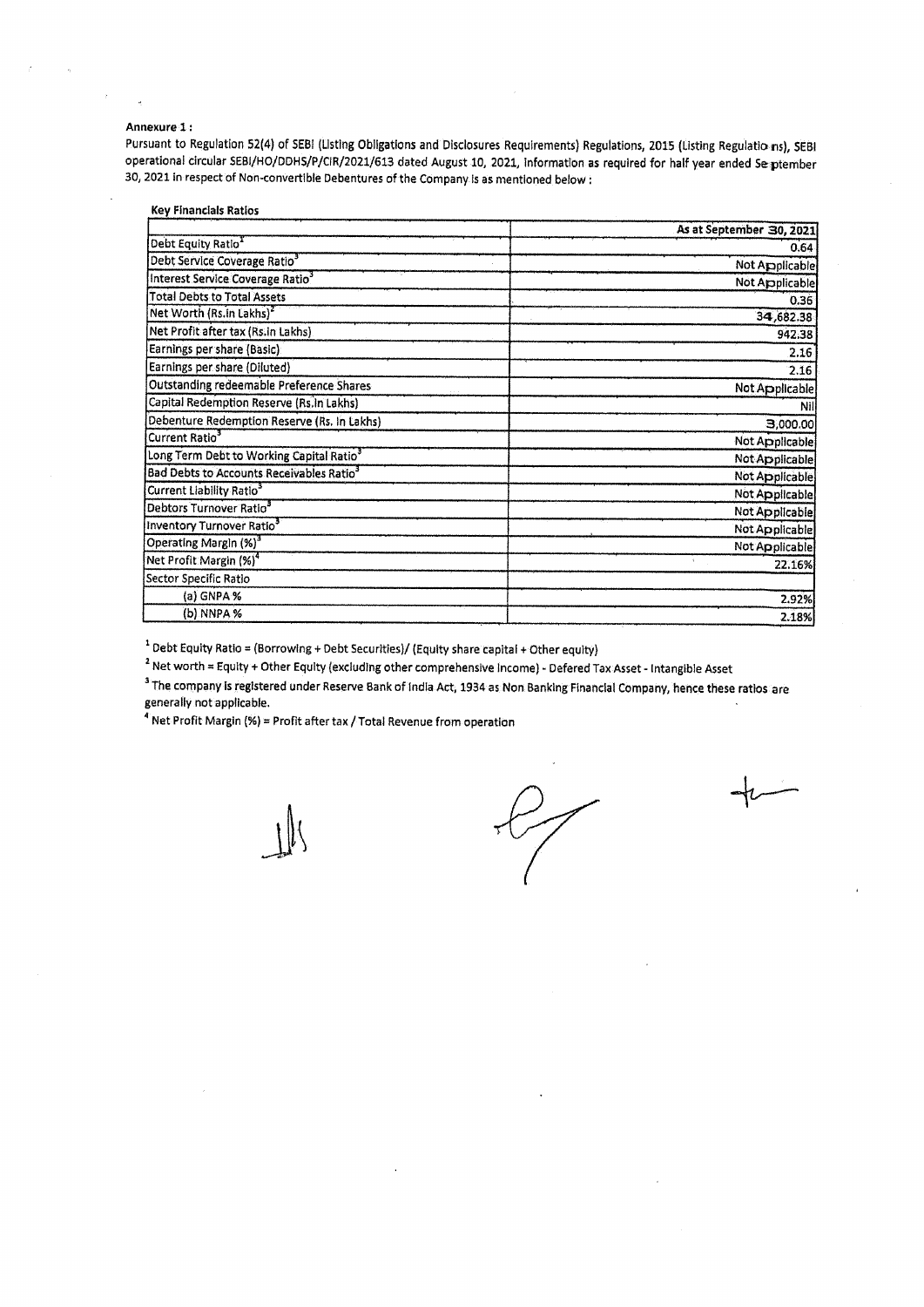|                        |                                                                                                                                                                                                                                                                                                                                                                                                                                                                                                                                                                  |                                                                      |                                          |                                   |                                | $\mathcal{A}^{\mathcal{A}}$ , $\mathcal{A}^{\mathcal{A}}$ , $\mathcal{A}^{\mathcal{A}}$ |                                                   |
|------------------------|------------------------------------------------------------------------------------------------------------------------------------------------------------------------------------------------------------------------------------------------------------------------------------------------------------------------------------------------------------------------------------------------------------------------------------------------------------------------------------------------------------------------------------------------------------------|----------------------------------------------------------------------|------------------------------------------|-----------------------------------|--------------------------------|-----------------------------------------------------------------------------------------|---------------------------------------------------|
|                        |                                                                                                                                                                                                                                                                                                                                                                                                                                                                                                                                                                  |                                                                      | $\sim 100$ km s $^{-1}$                  |                                   | <b>Contract</b>                |                                                                                         |                                                   |
|                        |                                                                                                                                                                                                                                                                                                                                                                                                                                                                                                                                                                  | MONEYWISE FINANCIAL SERVICES PVT. LTD.<br>CIN: US1909DL1996PTC353582 |                                          |                                   |                                |                                                                                         |                                                   |
|                        | REGD. OFFICE: 11/68, 2nd Floor Shantl Chamber, Pusa Road New Delhi-110005<br>Phone No : 011-30111000   email : nbfccare@smcfinance.com   website : www.smcfinance.com<br>Extract of unaudited results for the quarter and period ended September 30, 2021                                                                                                                                                                                                                                                                                                        |                                                                      |                                          |                                   |                                |                                                                                         |                                                   |
|                        |                                                                                                                                                                                                                                                                                                                                                                                                                                                                                                                                                                  |                                                                      |                                          |                                   |                                |                                                                                         |                                                   |
|                        | Sr. No. [Particulars]                                                                                                                                                                                                                                                                                                                                                                                                                                                                                                                                            | September<br>30, 2021                                                | <b>Quarter Ended</b><br>June<br>30, 2021 | September<br>30, 2020             | September<br>30, 2021          | Period Ended<br>September<br>30, 2020                                                   | (Time Lakhs)<br>Year Exided<br>Ma rch<br>31, 2021 |
| 1<br>2                 | Total Income from Operations<br>Net Profit for the period (before Tax and Exceptional Items)                                                                                                                                                                                                                                                                                                                                                                                                                                                                     | (Unaudited)<br>2.055.61<br>435.88                                    | (Unaudited)<br>2,197.87<br>818.31        | (Unaudited)<br>1,862.72<br>881.43 | (Unaudited)<br>4,253.48        | (Unaudited)<br>3,636.46                                                                 | (Aud Tted)<br>8,3,57.61                           |
| з<br>4<br>5            | Net Profit for the period before Tax (after Exceptional Items)<br>Net Profit for the period after Tax (after Exceptional Items)<br>Total Comprehensive Income for the period (Comprising Profit)                                                                                                                                                                                                                                                                                                                                                                 | 435.88<br>333.30                                                     | 818.31<br>609.08                         | 881.43<br>656.84                  | 1,254.19<br>1,254.19<br>942.38 | 1,288.41<br>1,288.41<br>959.00                                                          | 2,218.23<br>2,218.23<br>1,641.54                  |
| 6                      | (after tax) and Other Comprehensive Income (after tax))<br>Paid Up Equity Share Capital<br>(Face Value of T 10 each)                                                                                                                                                                                                                                                                                                                                                                                                                                             | 270.05<br>4,365.69                                                   | 615.60<br>4,365.69                       | 658.48<br>4,365.69                | 885.65<br>4,365.69             | 968.37<br>4,365.69                                                                      | 1,697.08<br>4,365.69                              |
| 7<br>8<br>9<br>10      | Reserves Excluding Revaluation Reserves<br>Net worth<br>Paid up Debt Capital / Outstanding Debt                                                                                                                                                                                                                                                                                                                                                                                                                                                                  | 34,682.38<br>10,000.00                                               | 34,213.32<br>10,000.00                   | 33,426.10<br>7,500.00             | 34,682.38<br>10,000.00         | 33,426.10<br>7,500.00                                                                   | 29,789.12<br>33,493.53<br>10,000.00               |
| 11<br>12               | Outstanding Redeemable Preference Shares<br>Debt Equity Ratio<br>Earnings per share (EPS) (in ₹)<br>(a) Basic EPS                                                                                                                                                                                                                                                                                                                                                                                                                                                | 0.64<br>0.76                                                         | 0.63<br>1.40                             | 0.48<br>1.50                      | 0.64<br>2.16                   | 0.48                                                                                    | 0.65                                              |
| 13<br>14               | (b) Diluted EPS<br>Capital Redemption Reserve<br>Debenture Redemption Reserve                                                                                                                                                                                                                                                                                                                                                                                                                                                                                    | 0.76<br>3,000.00                                                     | 1.40<br>2,000.00                         | 1.50<br>$\bullet$<br>$\bullet$    | 2.16<br>3,000.00               | 2.20<br>2.20                                                                            | 3.76<br>3.76<br>1,000.00                          |
| Notes:<br>$\mathbf{1}$ | The above unaudited results have been reviewed and recommended by the Audit Committee and approved by the Board of Directors at its meeting held on                                                                                                                                                                                                                                                                                                                                                                                                              |                                                                      |                                          |                                   |                                |                                                                                         |                                                   |
| 2<br>3.                | Sunday, the 07th day of November, 2021. The Statutory Auditors of the Company have carried out a Limited Review of the results and issued an unqualified<br>report.<br>The financial results have been prepared in accordance with the Indian Accounting Standards ('Ind AS') prescribed under Section 133 of the Companies Act,<br>2013 read with Companies (Indian Accounting Standards) Rules as amended from time to time.                                                                                                                                   |                                                                      |                                          |                                   |                                |                                                                                         |                                                   |
| 4                      | The above is an extract of the detailed format of quarterly and half year ended financial results filed with the Stock Exchanges under Regulation 52 of the SEBI<br>(Listing and Other Disclosure Requirements) Regulations, 2015. The full format of the quarterly and half year ended financial results are available on the<br>Investor Corner Section of our website www.smcfinance.com.<br>For the other line items referred in Regulation 52 (4) of the SEBI (Listing and Other Disclosure Requirements) Regulations, 2015, the pertinent disclosures have |                                                                      |                                          |                                   |                                |                                                                                         |                                                   |
| 5                      | been made to the BSE Umited and can be accessed on investor Corner Section of our website www.smcfinance.com.<br>Previous quarters/period/year ended figures have been regrouped/reclassified wherever necessary to confirm to the current quarter/period presentation,                                                                                                                                                                                                                                                                                          |                                                                      |                                          |                                   |                                |                                                                                         |                                                   |
|                        | Place : New Delhi<br>Date : November 7, 2021                                                                                                                                                                                                                                                                                                                                                                                                                                                                                                                     | (Director & Chief Executive Officer)                                 | Himanshu Gupta                           |                                   | (Director)                     | For and on behalf of the Board                                                          | Deepak Aggarwal<br>(CFO)                          |

3 Investor The {Listing and above Corner Is an extract of the detailed format of quarterly and half year ended financial results filed with the Stock Exchanges under Regulation 52 of the SEBI<br>1. Other Disclosure Requiremental Break View a Rest. File of the Stock Other Disclosure Requirements) Regulations, 2015. The full format of the quarterly and half year ended financial results are available on the Section of our website www.smcfinance.com. the company of the company

(Issing and Other Discourse Requirements) Regulations, 2015. The full for<br>Investor Corner Section of our website www.simplinance.com.<br>For the other line items referred in Regulation 52 (1) of be SEB (Listing and Other Disc For the definition of the Website www.sinumance.com.<br>For the other line items referred in Regulation 52 (4) of the SEBI (Listing and Other Disclosure Requirements) Regulations, 2015, the pertinent disclosures have<br>been mad

Place : New Delhi . Himanshu Gupts Deepak Aggarwal Date : November 7, 2021 (Director &Chief Executive Officer) (Cfo) {DIN:03187614)

 $\overbrace{\qquad \qquad }^{ \frown \qquad \qquad }$